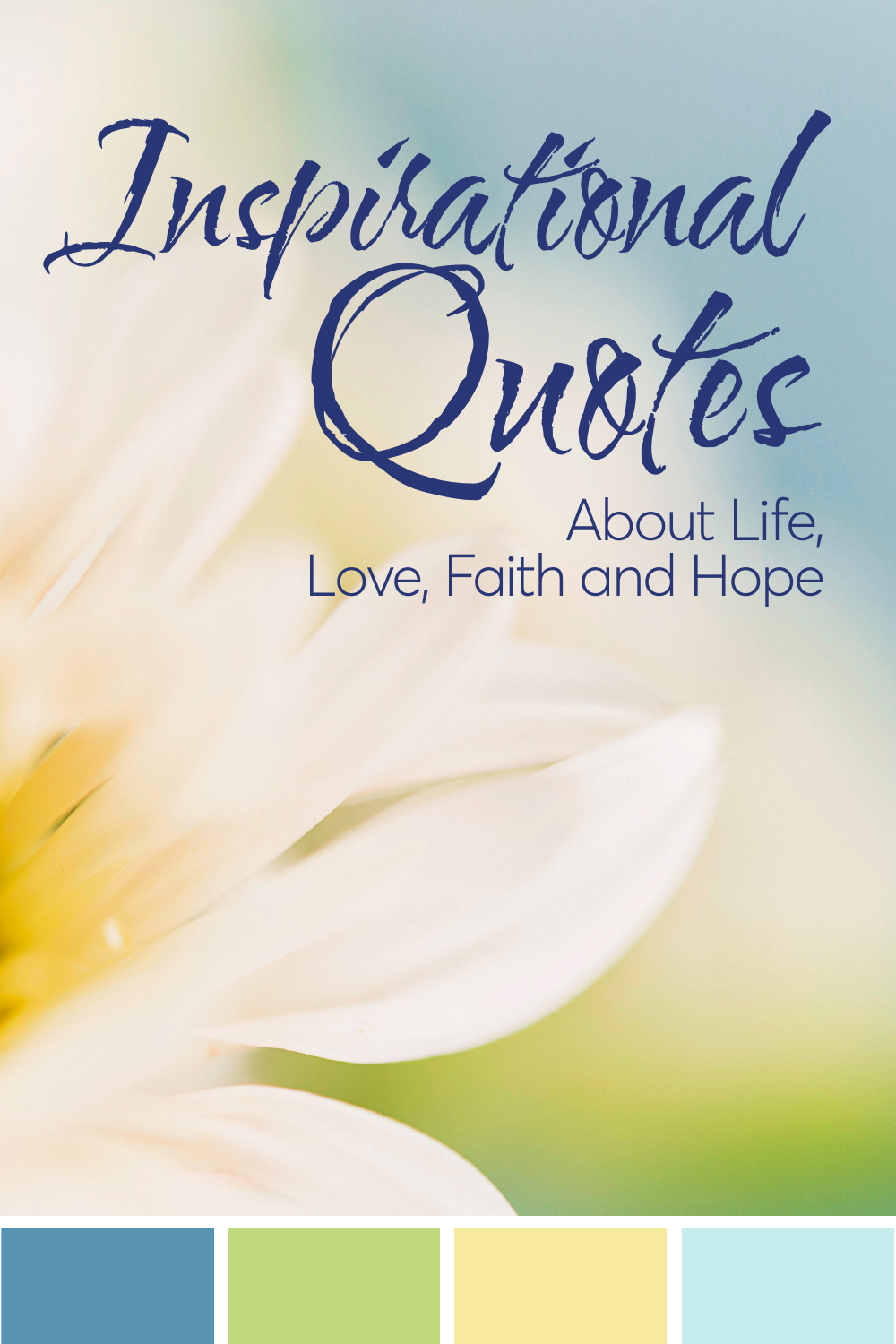

Inspirational Quotes

Inspiring quotes are like vitamins for the soul. From the heartfelt to the humorous, the words of wisdom you'll find here will strengthen your faith, lift your spirits, and even spark a positive change in your life. This collection of some our favorite inspirational quotes from religious figures, world leaders, authors, celebrities and folks just like you will comfort, amuse, enlighten, and—above all—inspire you.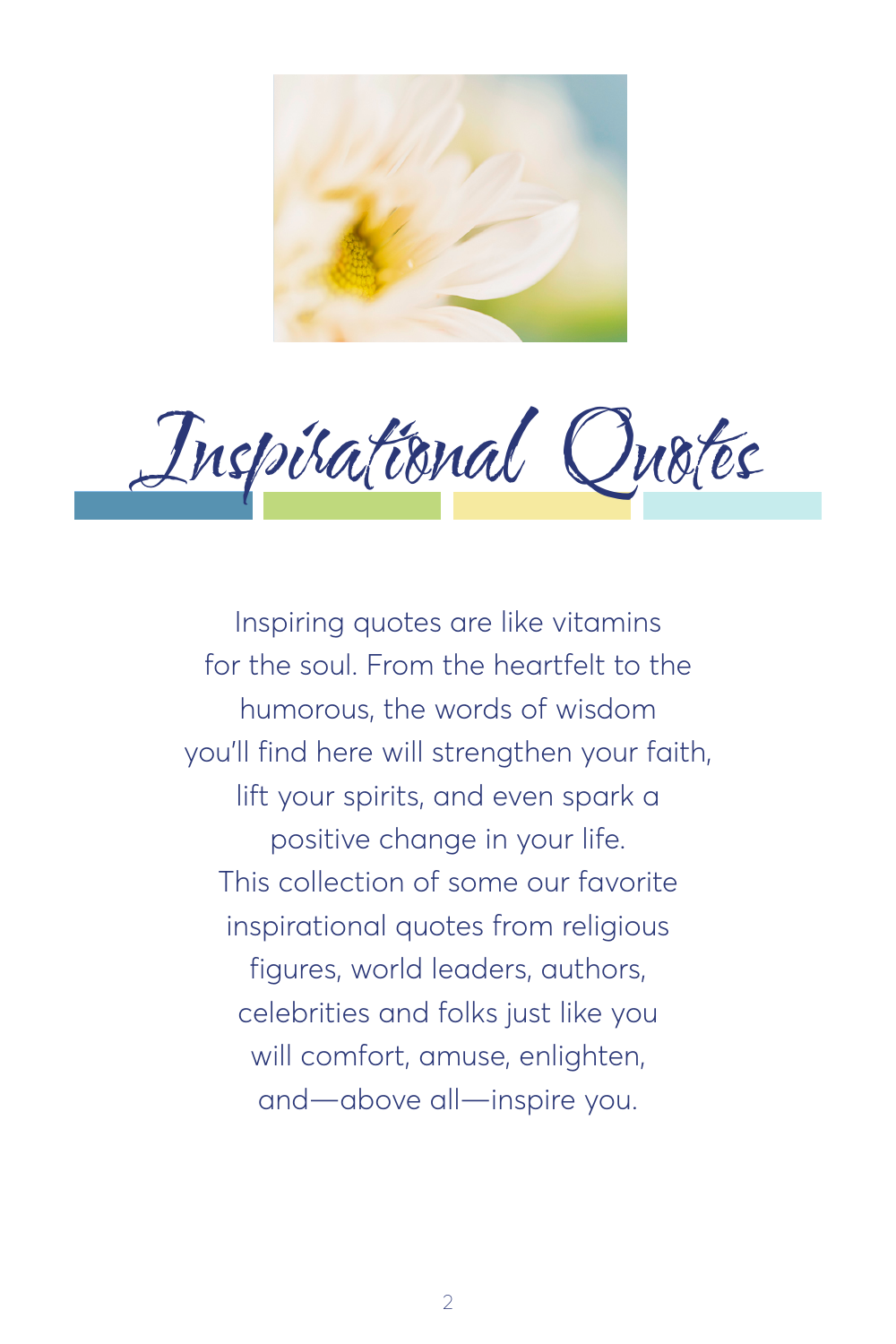## **CONTENTS**







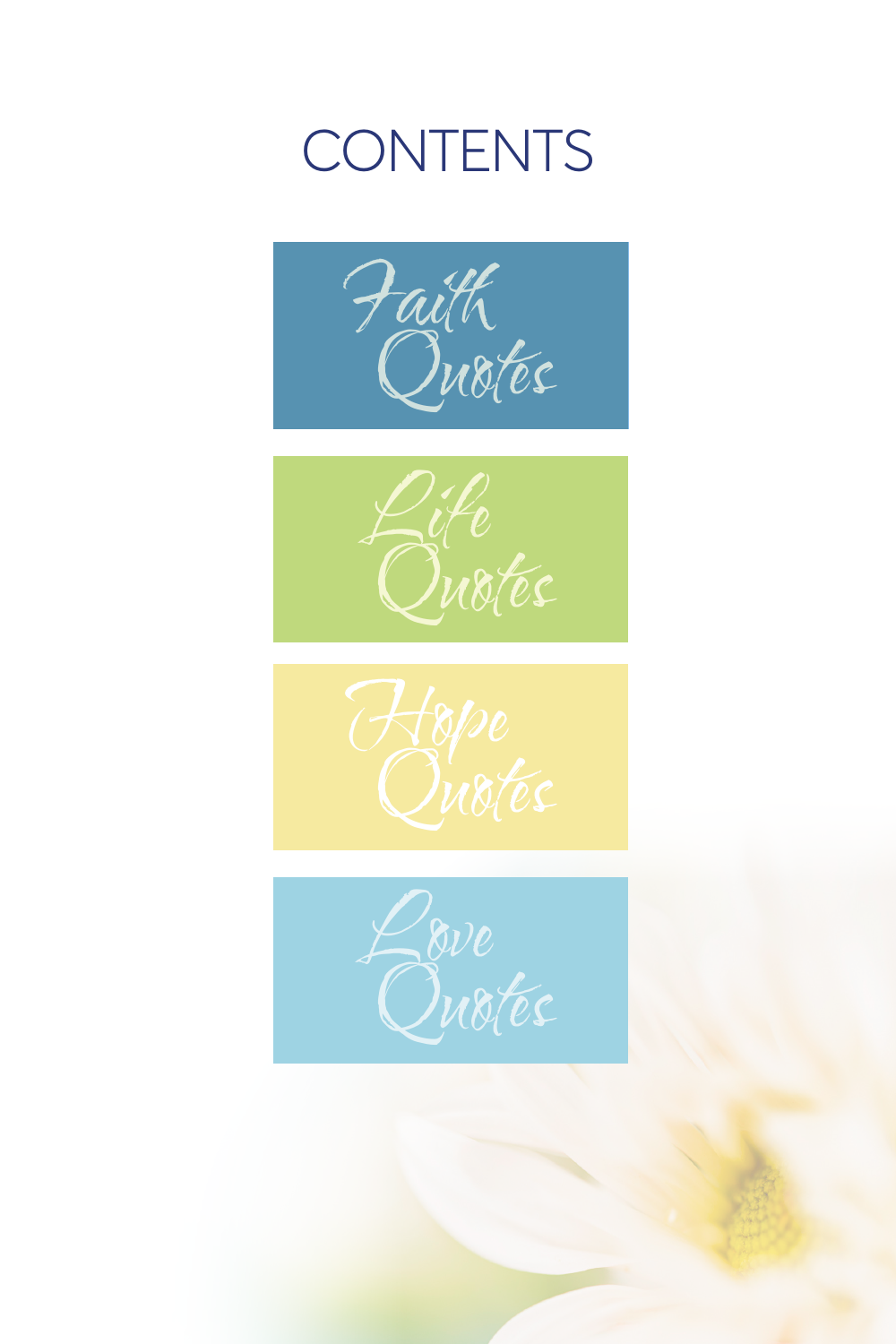<span id="page-3-0"></span>Faith

"The significance and joy in my science comes in the occasional moments of discovering something new and saying to myself, 'So that's how God did it!'" —HENRY "FRITZ" SCHAEFER III, AUTHOR AND CHEMIST

"God always answers prayers. Sometimes it's 'yes.' Sometimes the answer is 'no.' Sometimes it's 'you gotta be kidding'." —JIMMY CARTER, FORMER U.S. PRESIDENT

"I had the choice to either grow up and find God in the situation or become bitter. I chose to find God. And I experienced freedom like I never knew before."

—HEATHER MERCER, AID WORKER IMPRISONED BY THE TALIBAN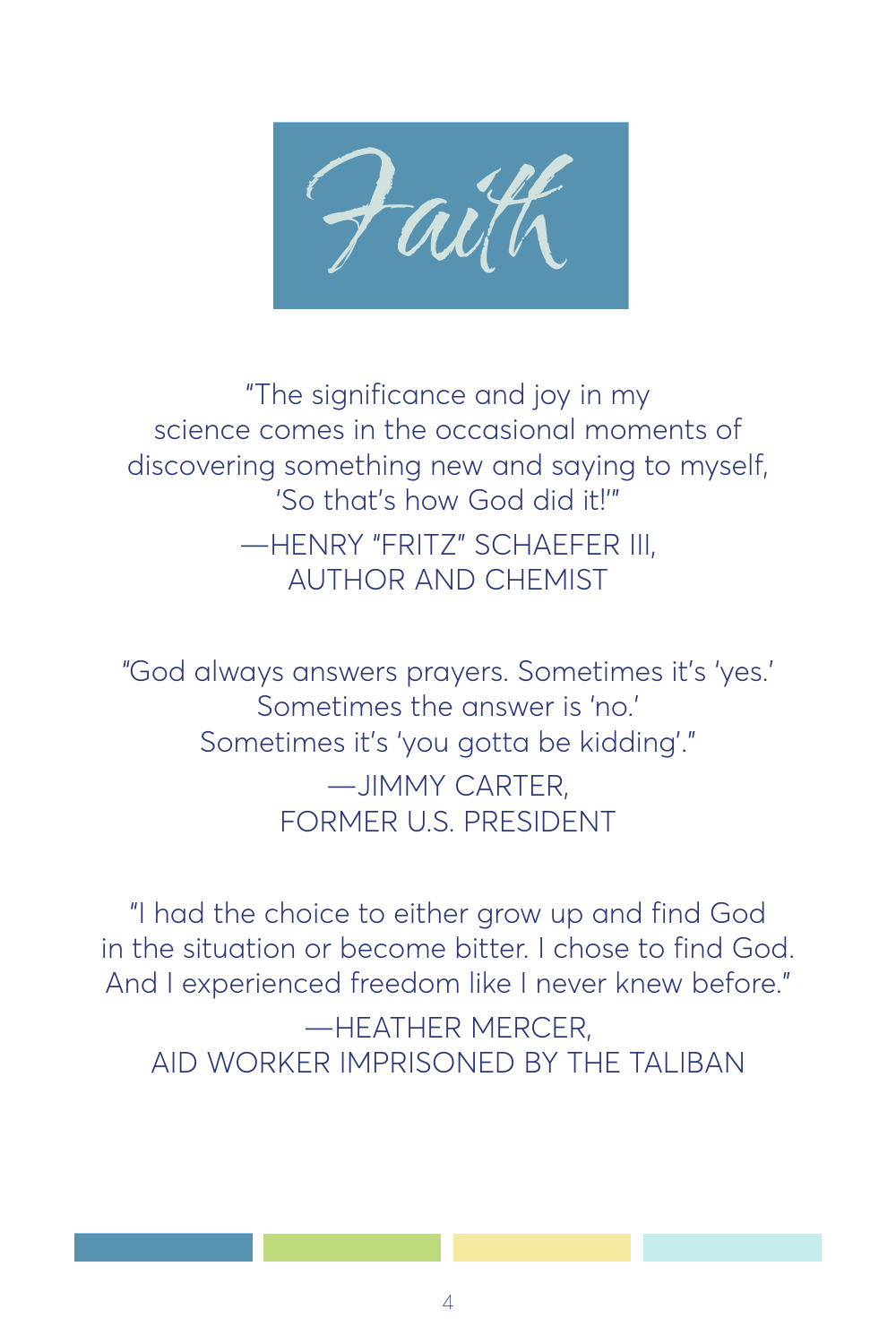"Faith that does not translate into actions is no faith at all."  $-$ THE DALAI LAMA

"Deep faith is paranoia turned inside out…. It allows us to trust ourselves and others even if we and they have proven untrustworthy in the past."

> —THOMAS MOORE, AUTHOR

"Faith is building on what you know is here so that you can reach what you know is there." —CULLEN HIGHTOWER, AUTHOR

"The opposite of love is not hate, it's indifference… The opposite of faith is not heresy, it's indifference."

—ELIE WIESEL, HOLOCAUST SURVIVOR, AUTHOR AND NOBEL PEACE PRIZE RECIPIENT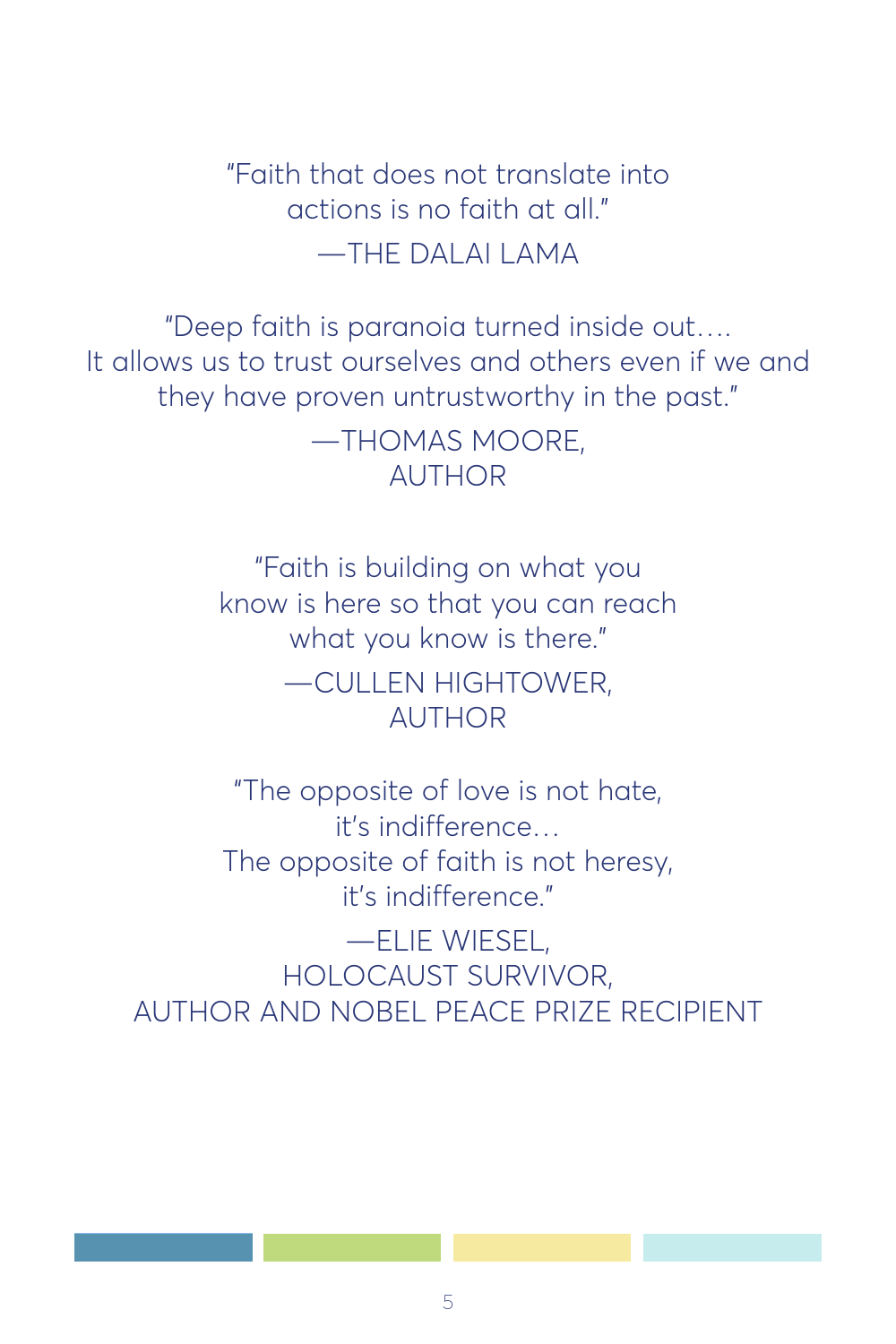<span id="page-5-0"></span>

"Never be afraid to try something new. Remember that amateurs built the Ark. Professionals built the Titanic." —DAVE BARRY, HUMOR COLUMNIST

"Life is given to you like a flat piece of land and everything has to be done. I hope that when I'm finished, my piece of land will be a beautiful garden." —JEANNE MOREAU, ACTRESS AND DIRECTOR

"Life is too marvelous, too wonderful, too brimming with color for me to get tired."

> —EARTHA KITT, ACTRESS AND SINGER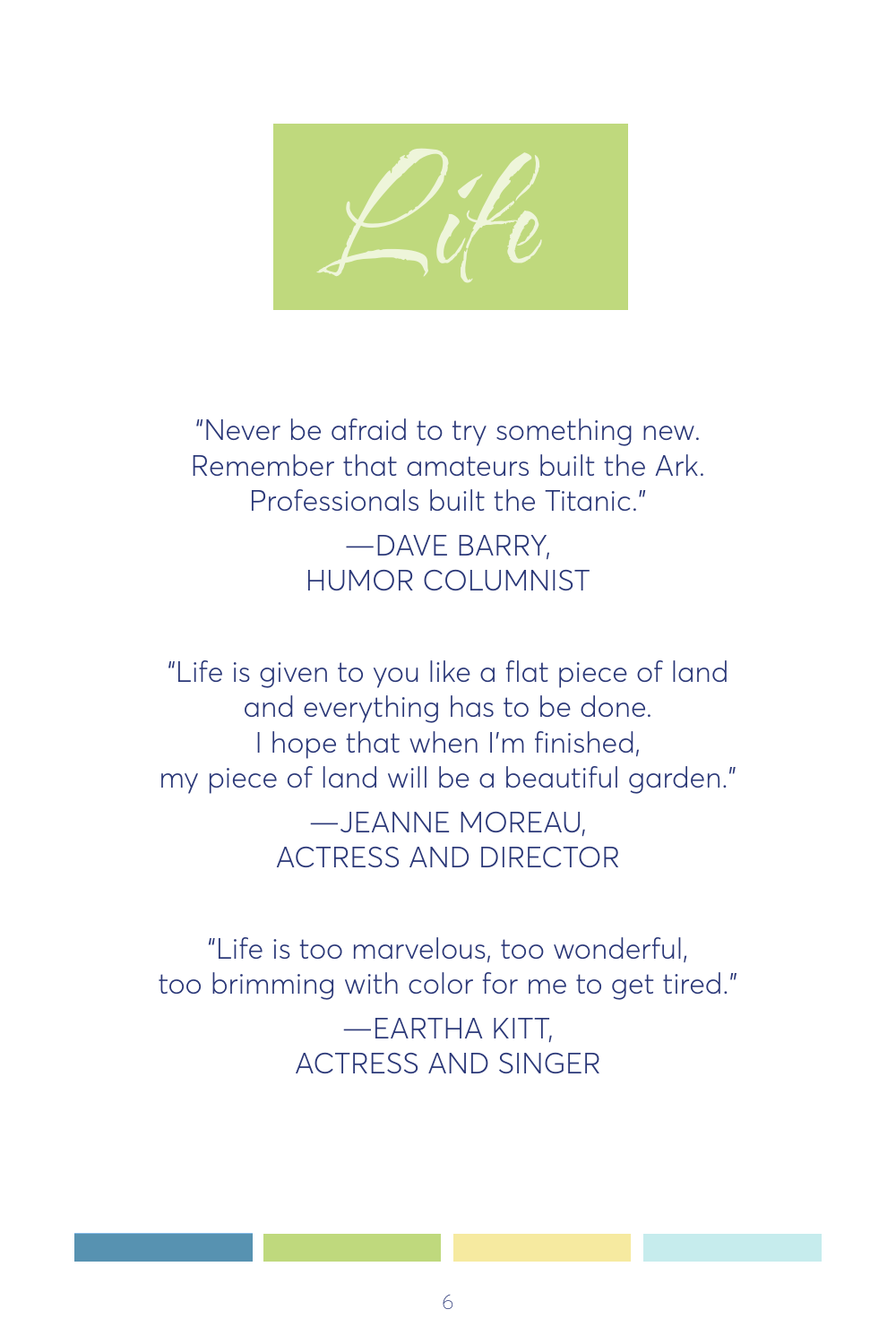"We cannot change our past but we can start now to affect our future by how we handle the present." —JOAN SHIVERS, GUIDEPOSTS READER

> "Losing's a great motivator." —YOGI BERRA, HALL OF FAME CATCHER

"Money, position, pride and power seem so important—until they're not. At the end of their lives no one says, 'I wish I spent more time at the office'." —MICHAEL JOSEPHSON, FOUNDER OF THE CHARACTER COUNTS! COALITION.

> "Real life is about reacting quickly to the opportunity at hand, not the opportunity you envisioned. Not thinking and scheming for the future, but letting it happen." —CONAN O'BRIEN,

LATE NIGHT TALK SHOW HOST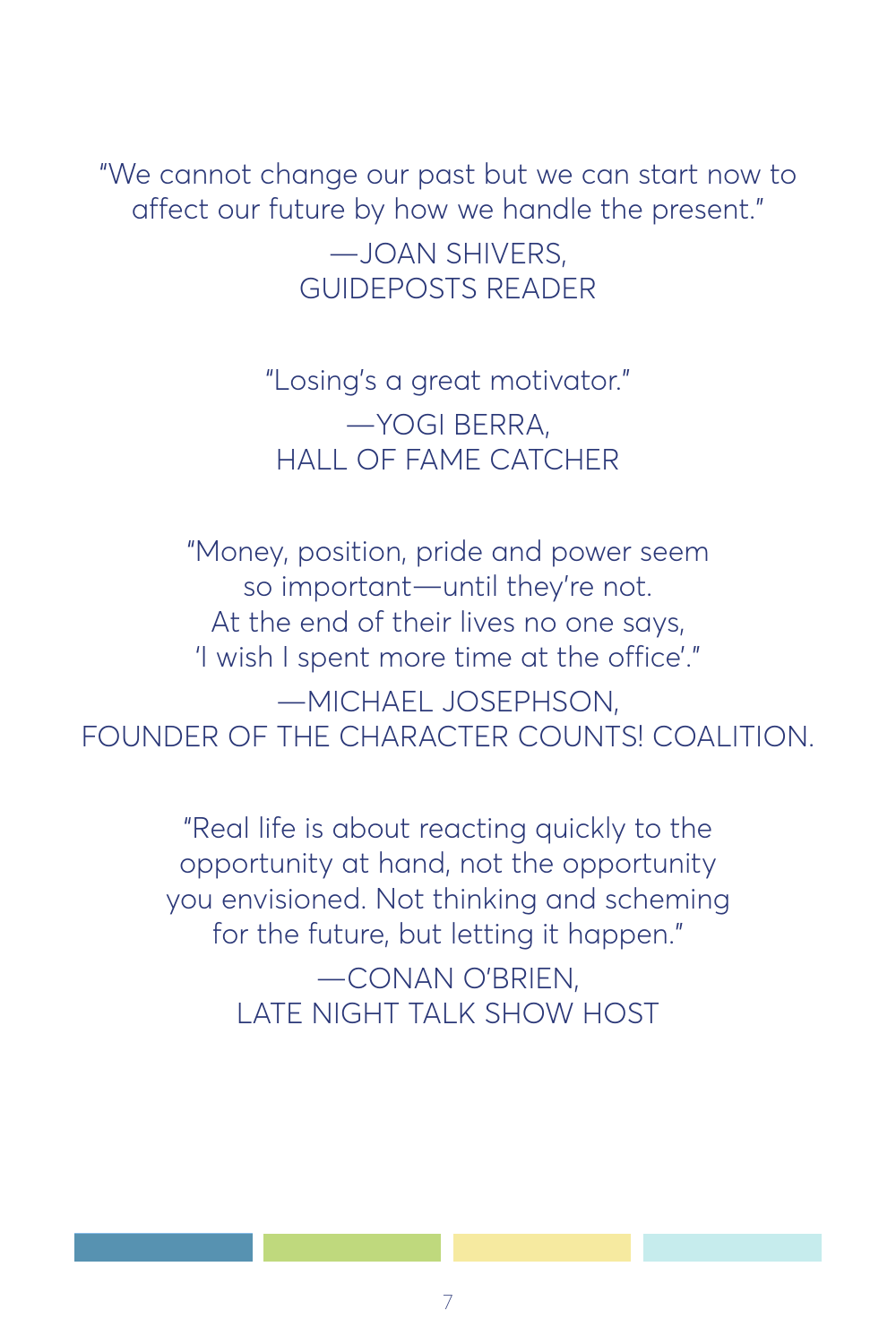<span id="page-7-0"></span>

"No matter how sad you are today, happiness and laughter and even joy are distinct possibilities for tomorrow…" —LINDA RICHMAN, AUTHOR

"Hope is not just one single quality or promise. Hope has to do with believing beyond today—knowing there's a garden of beauty that awaits me." —JOYCE RUPP, AUTHOR

"Hope is much more than a mood. It involves a commitment to action…. What we hope for should be what we are prepared to work for… as far as that power lies in us. " —JOHN POLKINGHORNE, AUTHOR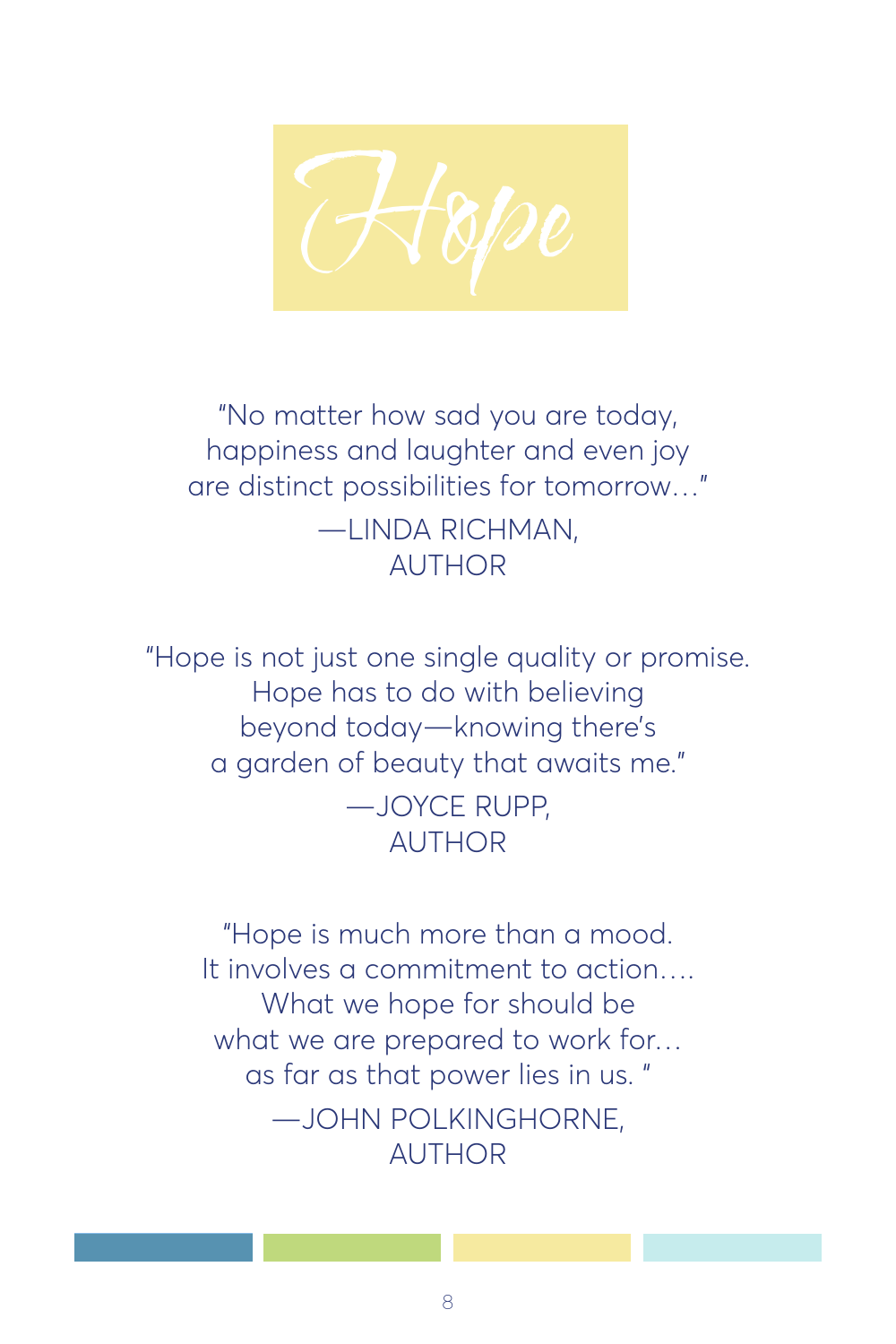"Hope is the ability to hear the music of the future; faith is the courage to dance to it today." —PETER KUZMIC, THEOLOGIAN AND AUTHOR

"Hope begins in the dark, the stubborn hope that if you just show up and try to do the right thing, the dawn will come. You wait and watch and work: You don't give up." —ANNE LAMOTT,

## AUTHOR

"All people have is hope. That's what brings the next day and whatever that day may bring. A hope grounded in the real world of living, friendship, work, family." —BRUCE SPRINGSTEEN, MUSICIAN, SINGER AND SONGWRITER

"Cynicism is irresponsible. Having hope is a much more healthy way to live. —BARBARA KINGSOLVER, NOVELIST AND ESSAYIST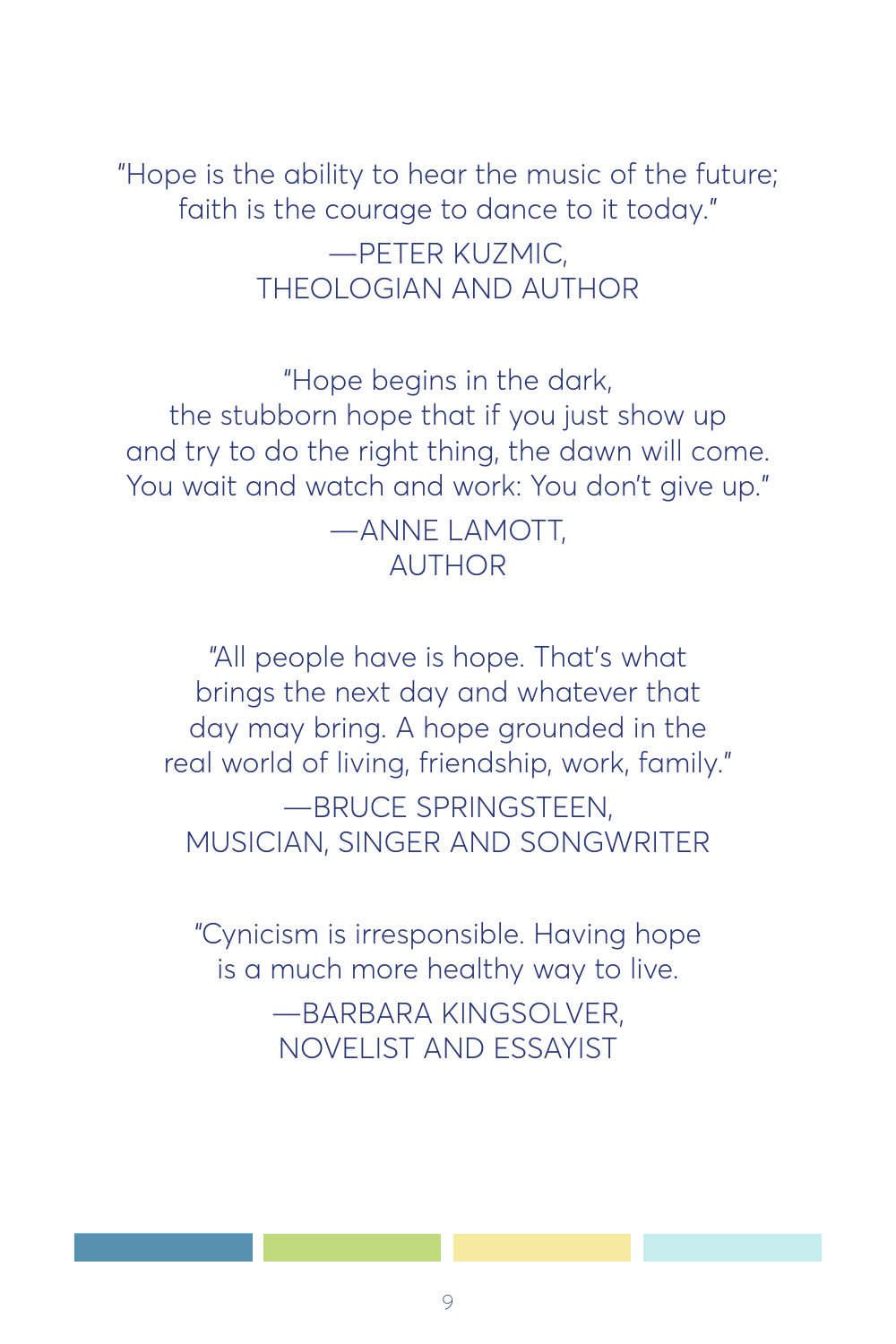<span id="page-9-0"></span>

"Love is good will towards others. Love is concern for others. Love wants good things to happen to others, even our enemies." —REV. RICHARD TAYLOR

"Love is the only thing in the world that you have to give away to get." —JACK CANFIELD AND MARK VICTOR HANSEN, CHICKEN SOUP FOR THE SOUL AUTHORS

"If you ask me what still keeps me here on this earth, what keeps me alive, then I would answer without hesitation: love." —IMRE KERTÉSZ, AUSCHWITZ SURVIVOR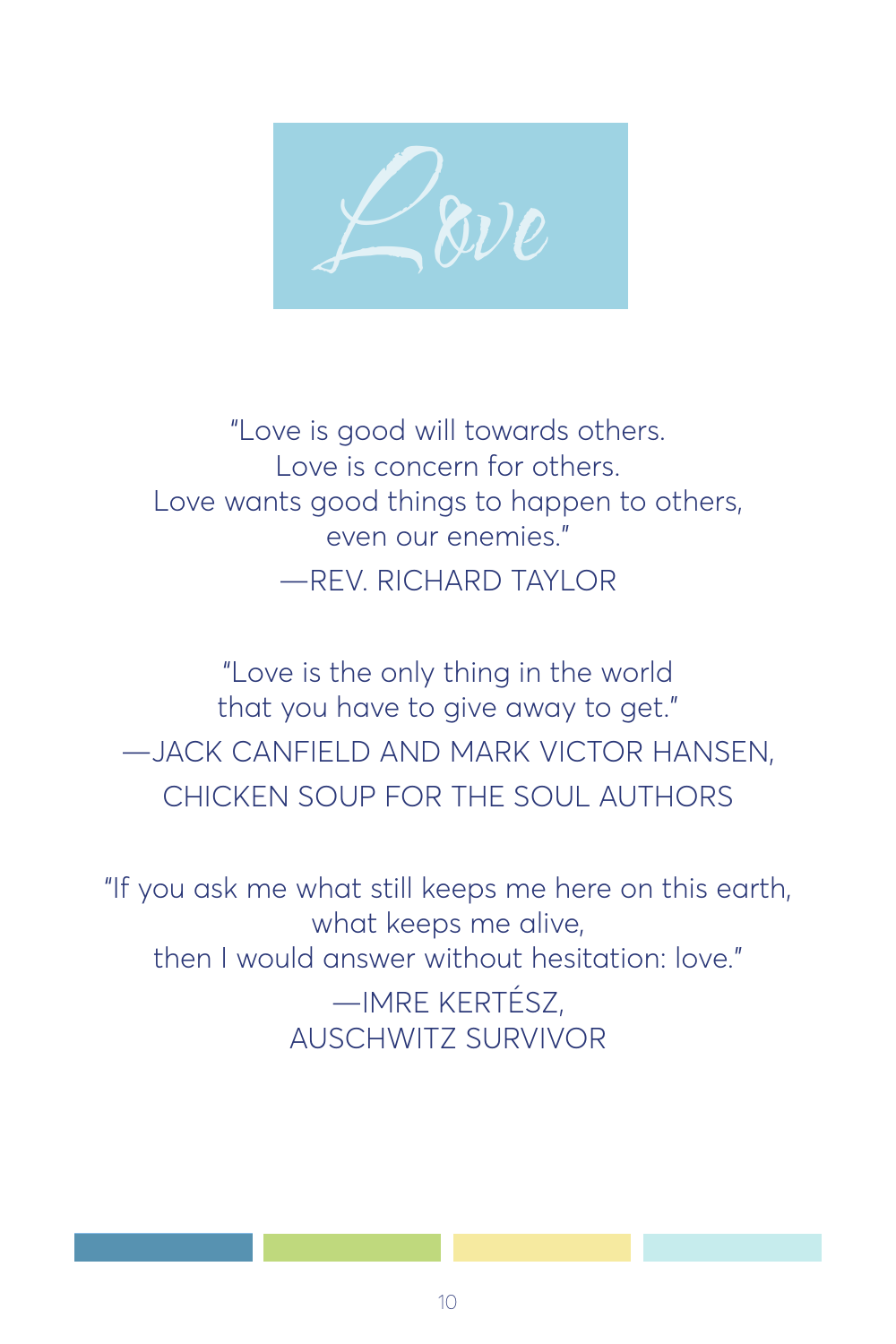"God loves us not for what we do or say or achieve. God loves us for, and sometimes in spite of, who we are."

— REV. WILLIAM TULLY

"My day was a success. I made my husband laugh." —LORETTA WADSWORTH, GUIDEPOSTS READER, PLAINVILLE, INDIANA

> "Love and kindness are never wasted. They always make a difference. They bless the one who receives them, and they bless you, the giver." —BARBARA DE ANGELIS, PH.D., AUTHOR

"It's no trick loving somebody at their best. Love is loving them at their worst." —TOM STOPPARD, PLAYWRIGHT